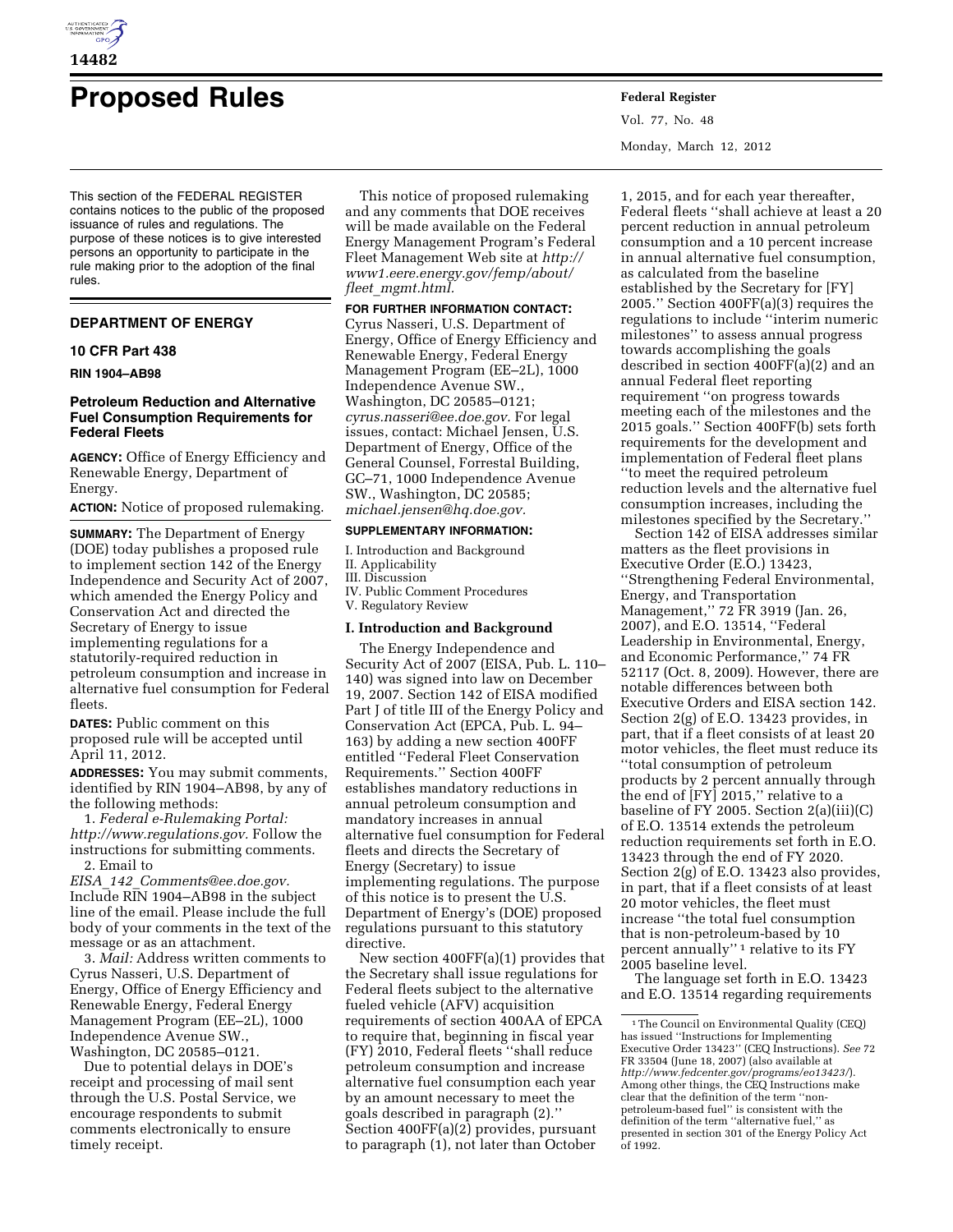for fleet petroleum reductions and alternative fuel increases is not identical to the language contained in EISA section 142. Regarding annual fleet alternative fuel consumption, the Council on Environmental Quality's ''Instructions for Implementing Executive Order 13423'' (CEQ Instructions) provides that the requirement in E.O. 13423 to increase ''the total fuel consumption that is nonpetroleum-based by 10 percent annually'' ''is measured relative to the prior year's alternative fuel usage levels.'' The language in EISA, however, requires at least a 10 percent increase in annual alternative fuel consumption as measured relative to a FY 2005 baseline. Accordingly, pursuant to this proposed rule, for each FY after FY 2015, each Federal fleet would be required to achieve an increase in its annual alternative fuel consumption that is at least 10 percent greater than its FY 2005 alternative fuel consumption level. Regarding annual Federal fleet petroleum consumption reductions, the proposed regulations are complementary and consistent with those of E.O. 13514. DOE's positions on these matters are discussed in detail in section III of the **SUPPLEMENTARY INFORMATION** to this proposed rule.

On May 24, 2011, the President issued a memorandum to provide guidance to Federal agencies to help achieve the Administration's Federal fleet performance goals and to ensure that agencies are in compliance with Executive Order 13514. *See* Presidential Memorandum, Federal Fleet Performance, available at *[http://](http://www.whitehouse.gov/the-press-office/2011/05/24/presidential-memorandum-federal-fleet-performance)  [www.whitehouse.gov/the-press-office/](http://www.whitehouse.gov/the-press-office/2011/05/24/presidential-memorandum-federal-fleet-performance) [2011/05/24/presidential-memorandum](http://www.whitehouse.gov/the-press-office/2011/05/24/presidential-memorandum-federal-fleet-performance)[federal-fleet-performance.](http://www.whitehouse.gov/the-press-office/2011/05/24/presidential-memorandum-federal-fleet-performance)* The Presidential Memorandum directs that by December 31, 2015, all new light duty vehicles leased or purchased by agencies must be alternative fueled vehicles, as that term is defined in the memorandum. The Presidential Memorandum also directs the U.S. General Services Administration (GSA) to develop a methodology to determine optimal fleet size and composition and instructs agencies to use this methodology to determine fleet inventory targets and to prepare fleet management plans to achieve these targets no later than December 31, 2015. Furthermore, the Presidential Memorandum recognizes the need to acquire advanced vehicles and to decrease Federal fleet petroleum consumption in a cost-effective manner. Regarding Federal fleet petroleum consumption reductions, the proposed regulations are complementary and

consistent with the requirements set forth in the May 2011 Presidential Memorandum. As with Executive Order 13514, the Presidential Memorandum complements the statutory requirements established in section 142 of EISA and the implementing regulations proposed in this document.

Today's proposed rule would establish regulations implementing the requirements for Federal fleet reductions in petroleum and increases in alternative fuel. In addition to section  $2(g)$  of E.O. 13423, section  $2(a)(iii)(C)$  of E.O. 13514, and the May 2011 Presidential Memorandum, fleets also would be subject to section 303 of the Energy Policy Act of 1992 (Pub. L. 102– 486), as amended by section 141 of EISA, section 400AA(a) of EPCA, as amended by section 701 of the Energy Policy Act of 2005 (Pub. L. 109–58), and sections 246 and 526 of EISA, which impose certain requirements related to Federal fleet vehicle emissions, Federal fleet fueling centers, the procurement and acquisition of AFVs, and the use of alternative fuels by dual fueled vehicles.

# **II. Applicability**

As specified in section 400FF of EPCA, today's proposed rule would apply to those ''Federal fleets subject to section 400AA'' of EPCA. 42 U.S.C. 6374e(a). However, neither section 400AA nor section 400FF of EPCA contains a definition of the term ''Federal fleet.'' Accordingly, DOE proposes to define the term ''Federal fleet'' to reconcile the applicability of the requirements of section 400AA of EPCA, E.O. 13423, E.O. 13514, and the May 2011 Presidential Memorandum.

Both E.O. 13423 and E.O. 13514 establish requirements for agency fleets, defining the term ''agency'' to mean ''an executive agency as defined in section 105 of title 5, United States Code, excluding the Government Accountability Office.'' 72 FR at 3922; 74 FR at 52125. The May 2011 Presidential Memorandum also defines the term ''agency'' consistent with both Executive Orders. Moreover, both E.O. 13423 and E.O. 13514 apply to agencies operating fleets ''of at least 20 motor vehicles.'' 72 FR at 3919; 74 FR at 52118. Section 400AA of EPCA establishes AFV acquisition requirements for ''vehicles acquired annually for use by the Federal Government."  $42 \text{ U.S.C. } 6374(a)(1)$ . The AFV acquisition requirements under section 400AA of EPCA apply both to vehicles acquired by ''agencies'' and to certain vehicles acquired by the U.S. Postal Service. *See* 42 U.S.C. 6374(a)(3)(B)).

Upon consideration of the requirements of section 400AA of EPCA, E.O. 13423, E.O. 13514, and the May 2011 Presidential Memorandum, DOE proposes to define the term ''Federal fleet'' to mean 20 or more Federallyoperated motor vehicles operated within the United States. The term ''Federallyoperated'' would include motor vehicles that are operated by an ''Executive agency'' as that term is defined in section 105 of title 5, United States Code; however, for consistency with the requirements of 400AA of EPCA, E.O. 13423, E.O. 13514, and the May 2011 Presidential Memorandum, the term ''Federally-operated'' would exclude the Government Accountability Office and would include the U.S. Postal Service. DOE further proposes that the term ''Federal fleet'' would include Federally-operated motor vehicles and motor vehicles operated by contractors or sub-contractors to the Federal Government. However, the term ''Federal fleet'' would not include those motor vehicles defined under proposed 10 CFR 438.2(j) as ''exempt vehicles'' and certain motor vehicles that are both contractor- or sub-contractor-owned and operating under Federal contract.

Under the proposed rule, a determination of annual petroleum and alternative fuel consumption levels would be required for all Federal fleet motor vehicles. The term ''alternative fuel consumption,'' as defined in proposed 10 CFR 438.2(d), also would include the alternative fuel used in exempt vehicles as well as the alternative fuel used in low-speed electric vehicles (LSEVs) 2 regardless of whether the LSEV is intended for use as an on-road or non-road vehicle.

The inclusion in the definition of the term ''alternative fuel consumption'' of alternative fuel used in LSEVs and exempt vehicles is consistent with the existing approach under E.O. 13423, and DOE believes such a definition would provide a strong incentive for Federal fleets to use alternative fuel to the maximum extent possible. Similarly, including in this definition the alternative fuel used in LSEVs would encourage the replacement of petroleum with alternative fuel. Under the proposed definition of ''petroleum consumption'' in 10 CFR 438.2(v), though, petroleum used in exempt vehicles and LSEVs would not be included as part of a Federal fleet's ''petroleum consumption.'' Once again,

<sup>2</sup>The definition of the term ''low-speed electric vehicle,'' as used throughout this proposed rule, is synonymous with the definition of the term ''neighborhood electric vehicles'' referenced in section 142 of EISA.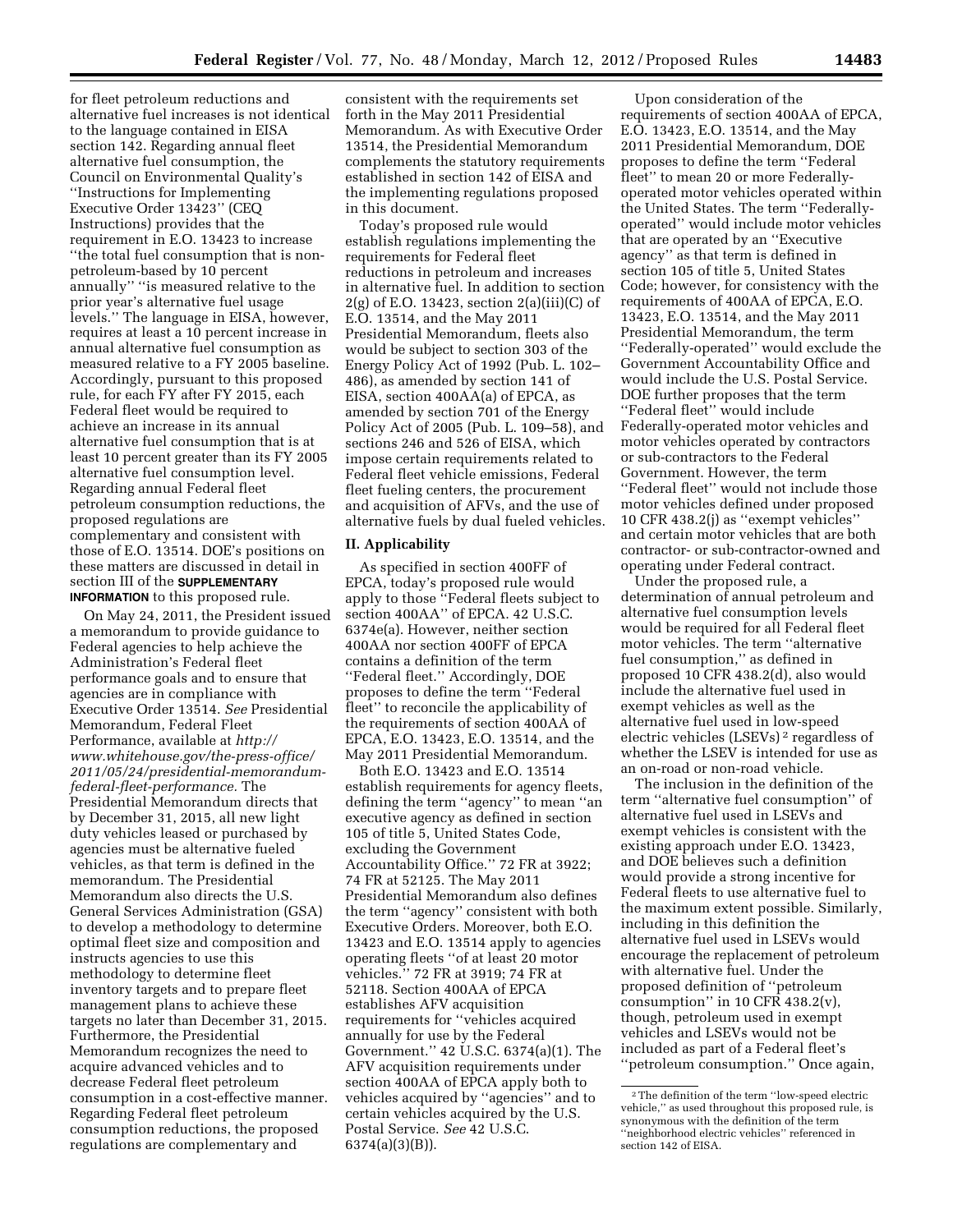this approach is consistent with the extant approach under E.O. 13423.

Under proposed 10 CFR 438.1(j)(2), law enforcement motor vehicles would be exempt from the proposed requirements on Federal fleets. Proposed 10 CFR 438.1(o) defines the term ''law enforcement motor vehicle'' as ''any motor vehicle that engages in, or is equipped to engage in, protective, high-speed, or law enforcement activities.'' However, in accordance with the May 2011 Presidential Memorandum on Federal fleet performance, GSA has been directed to issue guidance on the applicability and implementation of AFV requirements on law enforcement vehicles. DOE will consider all future GSA guidance in development and preparation of the final rule.

While certain vehicles would be exempt from inclusion as part of a Federal fleet, it is important to recognize that the statutory requirements would not apply to individual vehicles. Instead, the petroleum reduction and alternative fuel use requirements are fleet-level requirements.

Under proposed 10 CFR 438.1(b), Federal motor vehicles not subject to

Part 438 because they do not meet the definition of the term ''Federal fleet'' under proposed 10 CFR 438.2(l) nevertheless would be encouraged to comply voluntarily with the regulations.

## **III. Discussion**

Pursuant to Table III.1 and the discussion contained in this section, each Federal fleet subject to this proposed rule would be subject to a statutorily-required reduction in petroleum consumption and increase in alternative fuel consumption.

| TABLE III.1—FEDERAL FLEET PETROLEUM REDUCTION AND ALTERNATIVE FUEL CONSUMPTION REQUIREMENTS $^3$ |  |
|--------------------------------------------------------------------------------------------------|--|
|--------------------------------------------------------------------------------------------------|--|

| Agency | Petroleum                                                               |                                                             | Alternative fuel                                                   |                                                                       |
|--------|-------------------------------------------------------------------------|-------------------------------------------------------------|--------------------------------------------------------------------|-----------------------------------------------------------------------|
|        | FY 2005<br>petroleum<br>consumption<br>baseline<br>$(GGE)$ <sup>a</sup> | FY 2015<br>petroleum<br>consumption<br>requirement<br>(GGE) | FY 2005<br>alternative<br>fuel<br>consumption<br>baseline<br>(GGE) | FY 2015<br>alternative<br>fuel<br>consumption<br>requirement<br>(GGE) |
|        | 144,801,193                                                             | 115,840,954                                                 | $b$ 1,051,106                                                      | 1,156,217                                                             |
|        | 79,898,347                                                              | 63,918,678                                                  | <b>b</b> 2,323,322                                                 | 2,555,654                                                             |
|        | 18,734,809                                                              | 14,987,847                                                  | $d\,500.000$                                                       | 550,000                                                               |
|        | 18.473.766                                                              | 14.779.013                                                  | $d\,500.000$                                                       | 550,000                                                               |
|        | 8,729,032                                                               | 6,983,226                                                   | ∘438.282                                                           | 482,111                                                               |
|        | 7,401,460                                                               | 5.921.168                                                   | <b>b</b> 624.704                                                   | 687.174                                                               |
|        | 4,933,502                                                               | 3.946.802                                                   | $c$ 246.944                                                        | 271.639                                                               |
|        | 3,801,408                                                               | 3,041,126                                                   | <b>b</b> 222.648                                                   | 244.913                                                               |
|        | 3,660,906                                                               | 2,928,725                                                   | $c$ 186.458                                                        | 205,104                                                               |
|        | 3,318,384                                                               | 2.654.707                                                   | $c$ 168.628                                                        | 185.491                                                               |
|        | 2,929,403                                                               | 2,343,522                                                   | $c$ 146.474                                                        | 161,121                                                               |
|        | 2,043,622                                                               | 1,634,898                                                   | $c$ 103.463                                                        | 113,809                                                               |
|        | 1,277,165                                                               | 1,021,732                                                   | <b>b</b> 148.723                                                   | 163,595                                                               |
|        | 1,211,082                                                               | 968,866                                                     | 0.609                                                              | 66,669                                                                |
|        | 599,643                                                                 | 479,714                                                     | <b>b</b> 113.462                                                   | 124,808                                                               |
|        | 573,245                                                                 | 458,596                                                     | $^{\circ}30,171$                                                   | 33,188                                                                |

a GGE is a gasoline gallon equivalent, or the volume of fuel having the same energy content as a gallon of gasoline.<br> **PFY 2005** alternative fuel consumption baseline established per 10 CFR 438.102(b)(1): Actual FY 2005 al <sup>ь</sup> FY 2005 alternative fuel consumption baseline established per 10 CFR 438.102(b)(1): Actual FY 2005 alternative fuel consumption.<br>° FY 2005 alternative fuel consumption baseline established per 10 CFR 438.102(b)(2)(a)

## *Petroleum Reduction Requirement*

Consistent with section 142 of EISA, beginning in FY 2010, each Federal fleet would be required to achieve a reduction in its annual petroleum consumption by an amount necessary to meet the October 1, 2015, requirement of at least a 20 percent lower annual petroleum consumption as relative to its FY 2005 baseline level. For FYs 2010 through 2014, proposed 10 CFR 438.103(a) sets forth non-mandatory interim milestones to assess Federal fleet progress in meeting the FY 2015 annual petroleum reduction requirements. Although these interim milestones are non-mandatory, the milestones are consistent with the

petroleum reduction requirements set forth in E.O. 13514.

As required under section 142 of EISA and as set forth under proposed 10 CFR 438.101(a), Federal fleets must achieve at least a 20 percent reduction in annual petroleum consumption ''not later than October 1, 2015, and for each year thereafter''; i.e., by October 1, 2015, each Federal fleet must achieve at least a 20 percent reduction in its annual petroleum consumption as calculated from the applicable FY 2005 baseline. That is, by the end of FY 2015 and for each year thereafter, annual Federal fleet petroleum consumption must be equal to or less than 80 percent of the amount that Federal fleet consumed in FY 2005. This interpretation is

consumption requirements for all Federal fleets. Rather, Table III.1 includes those Federal fleets that complementary of the requirement set forth in E.O. 13514 that each Federal fleet reduce its ''total consumption of petroleum products by a minimum or 2 percent annually through the end of [FY] 2020, relative to a baseline of [FY] 2005.'' Accordingly, compliance with E.O. 13514 would result in full compliance with the petroleum reduction requirements set forth in EISA.

#### *Alternative Fuel Use Requirement*

As required under section 142 of EISA, beginning in FY 2010, each Federal fleet would be required to achieve an increase in its annual alternative fuel consumption by an amount necessary to meet the October 1,

<sup>3</sup>Table III.1 does not contain an exhaustive list of petroleum consumption and alternative fuel

comprised 99% of the Federal Government's petroleum consumption in FY 2005.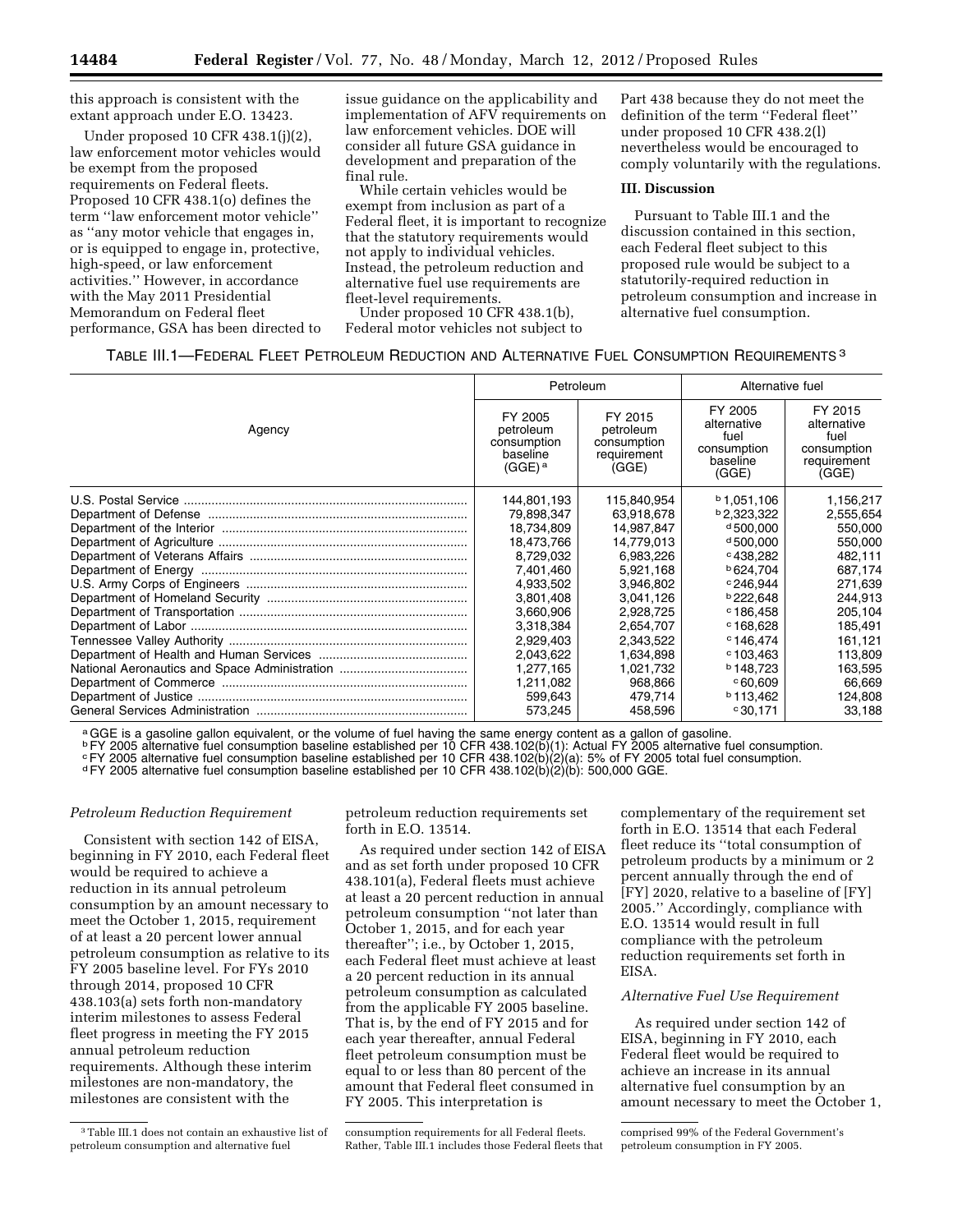2015, requirement established by Congress in EISA of at least a 10 percent increase in annual alternative fuel consumption relative to FY 2005 baseline levels. For FYs 2010 through 2014, proposed 10 CFR 438.103(b) sets forth non-mandatory interim milestones to assess Federal fleet progress in meeting the FY 2015 annual alternative fuel consumption requirements.

As noted above, the language set forth in E.O. 13423 and E.O. 13514 regarding requirements for Federal fleet petroleum consumption reductions and alternative fuel consumption increases is not identical to the language contained in EISA section 142. EISA provides that each Federal fleet shall achieve at least ''a 10 percent increase in annual alternative fuel consumption'' whereas E.O. 13423 provides that each fleet must increase ''the total fuel consumption that is non-petroleum-based by 10 percent annually.'' The CEQ Instructions provide that the requirement in E.O. 13423 that fleets increase alternative fuel usage ''by 10 percent annually'' is ''measured relative to the prior year's alternative fuel usage levels.'' As required under section 142 of EISA and as set forth in proposed 10 CFR 438.101(b), however, each Federal fleet by October 1, 2015, would be required to achieve at least a 10 percent increase in its annual alternative fuel consumption as calculated from the applicable FY 2005 baseline. Therefore, by the end of FY 2015 and for each year thereafter, annual Federal fleet alternative fuel consumption would be required to be equal to or greater than 110 percent of the amount that Federal fleet consumed in FY 2005. Accordingly, consistent with the approach for calculating reductions in annual petroleum consumption under proposed 10 CFR 438.101(a), increases in annual Federal fleet alternative fuel consumption under proposed 10 CFR 438.101(b) would be calculated as measured relative to its FY 2005 baseline.

For purposes of the proposed rule, DOE believes that requiring increases in annual alternative fuel consumption levels potentially would lead to required levels of alternative fuel consumption that far exceed the current total of fuel use without regard to actual demand levels. Therefore, DOE proposes that ''not later than October 1, 2015, and for each year thereafter,'' each Federal fleet would be required to ensure that its annual alternative fuel consumption is at least 10 percent greater than its FY 2005 alternative fuel consumption level. DOE notes that the EISA section 142 alternative fuel consumption requirement and the

proposed non-mandatory interim milestones are not as stringent as the annual alternative fuel usage requirements set forth in E.O. 13423; however, compliance with E.O. 13423 would result in full compliance with the alternative fuel requirements set forth in EISA.

#### *Milestones and Annual Reporting*

EISA section 142 requires that DOE establish interim numeric milestones to assess annual progress towards accomplishing Federal fleet requirements for petroleum reduction and alternative fuel use. EISA further requires the submission of annual Federal fleet reports in order to measure progress towards meeting each of the milestones and the FY 2015 requirements.

Under proposed 10 CFR 438.101, not later than October 1, 2015, the annual petroleum consumption for each Federal fleet must be equal to or less than 80 percent of the Federal fleet's FY 2005 baseline level, and the annual alternative fuel consumption for each Federal fleet must be equal to or greater than 110 percent of the Federal fleet's FY 2005 baseline level. As explained above, proposed 10 CFR 438.103(a) and (b) set forth non-mandatory interim milestones for each Federal fleet to reduce its annual petroleum consumption and to increase its annual alternative fuel consumption between FYs 2010 and 2014.

Progress towards meeting these interim milestones would be required to be reported annually pursuant to proposed 10 CFR 438.104. Under this section, DOE would require submission of annual reports to DOE containing information on the petroleum and alternative fuel used in Federal fleet motor vehicles. This report also would include the alternative fuel used in exempt vehicles and LSEVs. All reports under this section would be required to be submitted through the Federal Automotive Statistical Tool Web-based reporting system (FAST) (*[https://](https://fastweb.inel.gov/) [fastweb.inel.gov/](https://fastweb.inel.gov/)*) no later than December 15 of each calendar year.

#### *Written Plan*

Consistent with section 142 of EISA, proposed 10 CFR 438.201 requires the development and submission of a written plan, including implementation dates, to meet the required Federal fleet petroleum reduction and alternative fuel increase levels under the proposed rule. This written plan would contain similar information as the fleet management plan that agencies are directed to submit to GSA under the May 2011 Presidential Memorandum. Accordingly, DOE has

attempted to identify areas in which compliance with the proposed requirements under 10 CFR 438.201 also would be useful in satisfying the requirements of the Presidential Memorandum. Under proposed 10 CFR 438.201, the written plan would be required to:

1. *Identify the specific measures the Federal fleet would use to meet the petroleum reduction and alternative fuel consumption requirements and interim milestones set forth in proposed 10 CFR 438.101 and 438.103.* The plan would include some or all of the following petroleum reduction measures: the Federal fleet's use of alternative fuels; the acquisition of dual fueled vehicles; the acquisition of vehicles with higher fuel economy, including but not limited to hybrid electric vehicles, LSEVs, electric vehicles, and plug-in hybrid electric vehicles if such vehicles are commercially available; the substitution of light trucks with cars; an increase in vehicle load factors; a decrease in vehicle miles traveled; a decrease in fleet size; and other measures.

2. *Quantify the reductions in petroleum consumption and increases in alternative fuel consumption projected to be achieved by each measure for each FY.* For each specific measure identified above, the plan would be required to contain estimates, for each FY, of the reduction in petroleum consumption or increase in alternative fuel consumption in both gasoline gallon equivalents (GGEs) and percentage increases or decreases from the Federal fleet's FY 2005 baseline level.

3. *Specify the date by which each measure in the plan will be implemented.* For each measure identified above, the plan would be required to contain the estimated date when the measure would be fully implemented.

4. *Projecting the size and composition of the fleet by vehicle class and fuel type that corresponds with mission requirements.* Similar to the direction under the Presidential Memorandum for agencies to determine their optimal fleet inventory, the plan would be required to contain an evaluation of minimum vehicle requirements needed to support mission needs at each fleet location and identify opportunities to eliminate vehicles that exceed requirements. In order to meet this requirement, Federal fleets could develop a vehicle acquisition and management plan to: (1) Acquire AFVs where alternative fuel is available; (2) increase overall Federal fleet fuel economy through the acquisition of smaller-sized vehicles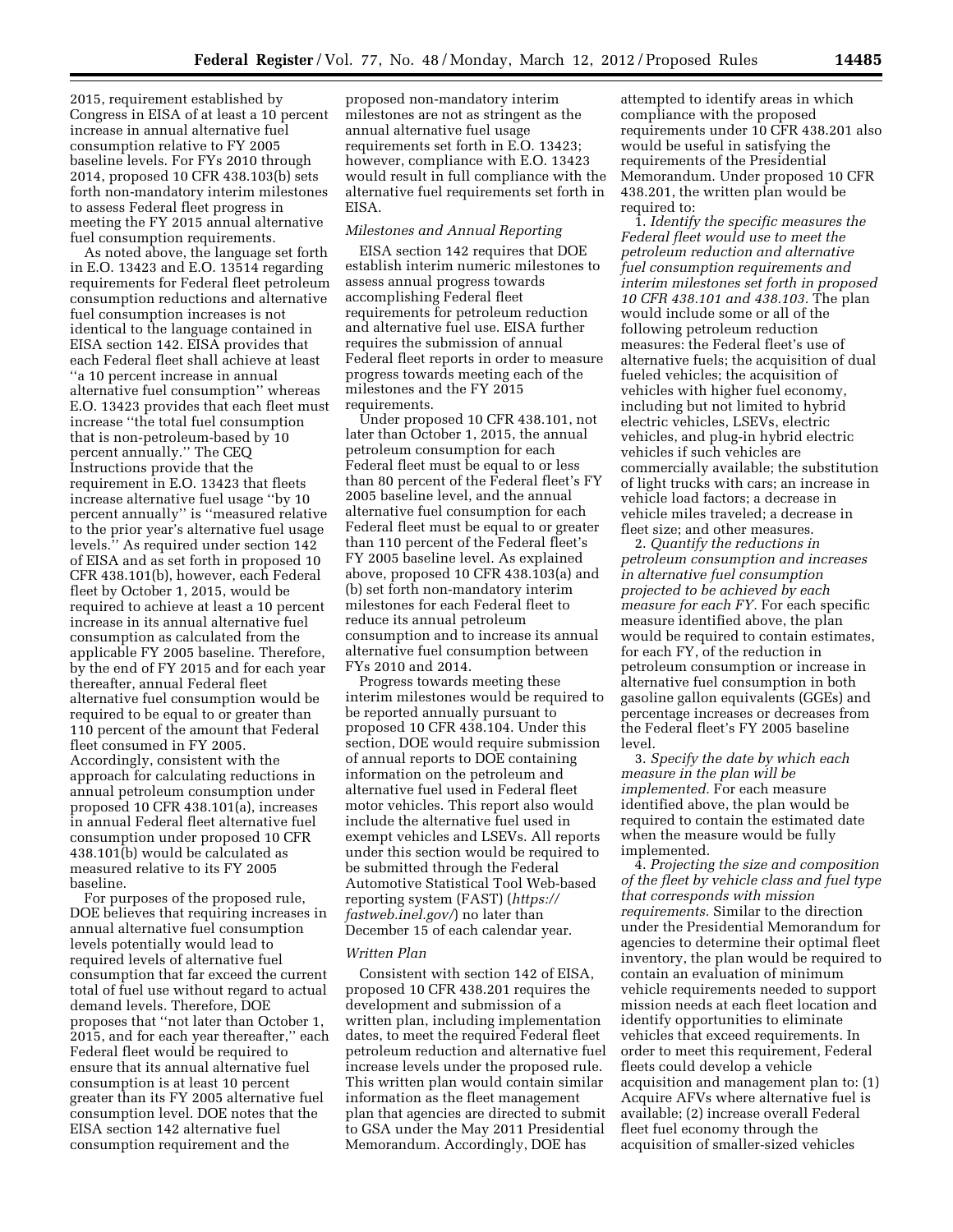5. *Specify actions to ensure that AFVs are acquired and located where the appropriate alternative fuel is available.*  The plan would identify the specific actions Federal fleets would implement to ensure that AFVs are acquired and located where alternative fuel is available, including the identification of areas for future improvement of infrastructure to support AFVs in the Federal fleet.

6. *Projecting the use of alternative fuel by AFVs and LSEVs in each FY.* The plan would be required to contain projections on the use of alternative fuel and existing fuel infrastructure by AFVs and LSEVs and plans for the installation of new alternative fuel infrastructure to support those alternative fuel use projections. The plan also would be required to address actions to reduce or eliminate the deployment of AFVs in locations where the appropriate alternative fuel is not available.

Each written plan would require senior management approval, clearly assign responsibility for implementation, put forth assumptions made in developing projections, and address resource requirements necessary for success.

## *Petroleum and Alternative Fuel Consumption FY 2005 Baseline Values*

EISA section 142 directs the Secretary to establish FY 2005 Federal fleet petroleum consumption and alternative fuel consumption baseline values. As discussed above, beginning on October 1, 2015, the annual petroleum consumption for each Federal fleet would be equal to or less than 80 percent of that Federal fleet's FY 2005 baseline level, and the annual alternative fuel consumption for each Federal fleet would be equal to or greater than 110 percent of that Federal fleet's FY 2005 baseline level. In the event that a Federal fleet was not in existence in FY 2005, DOE would take steps to establish reasonable baselines and would prorate the requirements based on the date that the Federal fleet was established.

DOE initially has determined under the proposed rule that the petroleum consumption and alternative fuel consumption baseline values should be those reported for Federal fleets through FAST for FY 2005. DOE would

encourage that this information be reviewed and, if it is found that any value is incorrect, contact DOE to request a correction. For example, a correction might be requested in the event that the Federal fleet's alternative fuel use value for FY 2005 submitted through FAST did not include the electricity used in the Federal fleet's LSEVs.

Federal fleets with extremely low alternative fuel use would be subject to a proposed minimum alternative fuel baseline. The minimum baseline would be the greater of (1) the amount of alternative fuel consumed by that Federal fleet in FY 2005, expressed in GGEs, as reflected in FY 2005 FAST data, or (2) the lesser of (a) five percent of total Federal fleet vehicle fuel (petroleum and alternative fuel) consumption and (b) 500,000 GGEs. For example, if a Federal fleet reported using 1,400,000 gallons of petroleum and 600,000 GGEs of alternative fuel in its FY 2005 FAST data, that Federal fleet's FY 2005 alternative fuel baseline level would be 600,000 GGEs, as 600,000 GGEs is the greater of (1) the amount of alternative fuel consumed by that Federal fleet in 2005 (600,000 GGEs) and (2) five percent of total vehicle consumption in FY 2005 (100,000 gallons, which is less than 500,000 GGEs). However, if a Federal fleet reported using 1,950,000 gallons of petroleum and 50,000 GGEs of alternative fuel in its FY 2005 FAST data, that Federal fleet's FY 2005 baseline level would be 100,000 GGEs, as 100,000 GGEs is the greater of (1) the amount of alternative fuel consumed by that Federal fleet in 2005 (50,000 GGEs) and (2) five percent of total vehicle consumption in FY 2005 (100,000 gallons, which is less than 500,000 GGEs).

Using only actual FY 2005 levels as the baseline would require limited (in volume) increases in alternative fuel for Federal fleets with low FY 2005 alternative fuel usage and large (in volume) increases in alternative fuel for Federal fleets with high FY 2005 alternative fuel usage, thereby requiring less alternative fuel use by those Federal fleets with historically low alternative fuel usage. This approach is being taken to encourage those Federal fleets that have not been aggressive in substituting alternative fuel for petroleum to begin doing so and to bring these Federal fleets up to levels similar to other Federal fleets.

## **IV. Public Comment Procedures**

Interested persons are invited to participate in this proceeding by submitting data, views, or arguments.

Written comments should be submitted to the address, and in the form, indicated in the **ADDRESSES** section of this notice of proposed rulemaking. To help DOE review the comments, interested persons are asked to refer to specific proposed rule provisions, if possible.

If you submit information that you believe to be exempt by law from public disclosure, you should submit one complete copy, as well as one copy from which the information claimed to be exempt by law from public disclosure has been deleted. DOE is responsible for the final determination with regard to disclosure or nondisclosure of the information and for treating it accordingly under the DOE Freedom of Information Act regulations at 10 CFR 1004.11.

## **V. Regulatory Review**

#### *A. Executive Order 12866*

Today's proposed rule has been determined to be a ''significant regulatory action'' under section 3(f) of Executive Order 12866, ''Regulatory Planning and Review,'' 58 FR 51735 (October 4, 1993). Accordingly, this action was subject to review under that Executive Order by the Office of Information and Regulatory Affairs (OIRA) of the Office of Management and Budget (OMB).

#### *B. National Environmental Policy Act*

DOE has determined that this proposed rule is covered by the categorical exclusion (CX) found in DOE's National Environmental Policy Act (NEPA) regulations at paragraph A7 of Appendix A to subpart D, 10 CFR part 1021. The categorical exclusion in paragraph A7 (CX A7) encompasses the ''transfer, lease, disposition or acquisition of interests in personal property (*e.g.,* equipment and materials) \* \* \* if property use is to remain unchanged; i.e., the type and magnitude of impacts would remain essentially the same.'' DOE's proposed action in this rulemaking is limited to reflecting statutory standards and deadlines, establishing voluntary milestones, and collecting reports. These actions have almost no impact on the human environment. However, to the extent that DOE might be deemed to have some role in the agencies' proposals to change the composition of their federal fleets, DOE's proposed action would comprise the transfer, lease, disposition or acquisition of personal property (i.e., vehicles and related infrastructure) without changing vehicle use to an extent that results in significant impacts to the environment.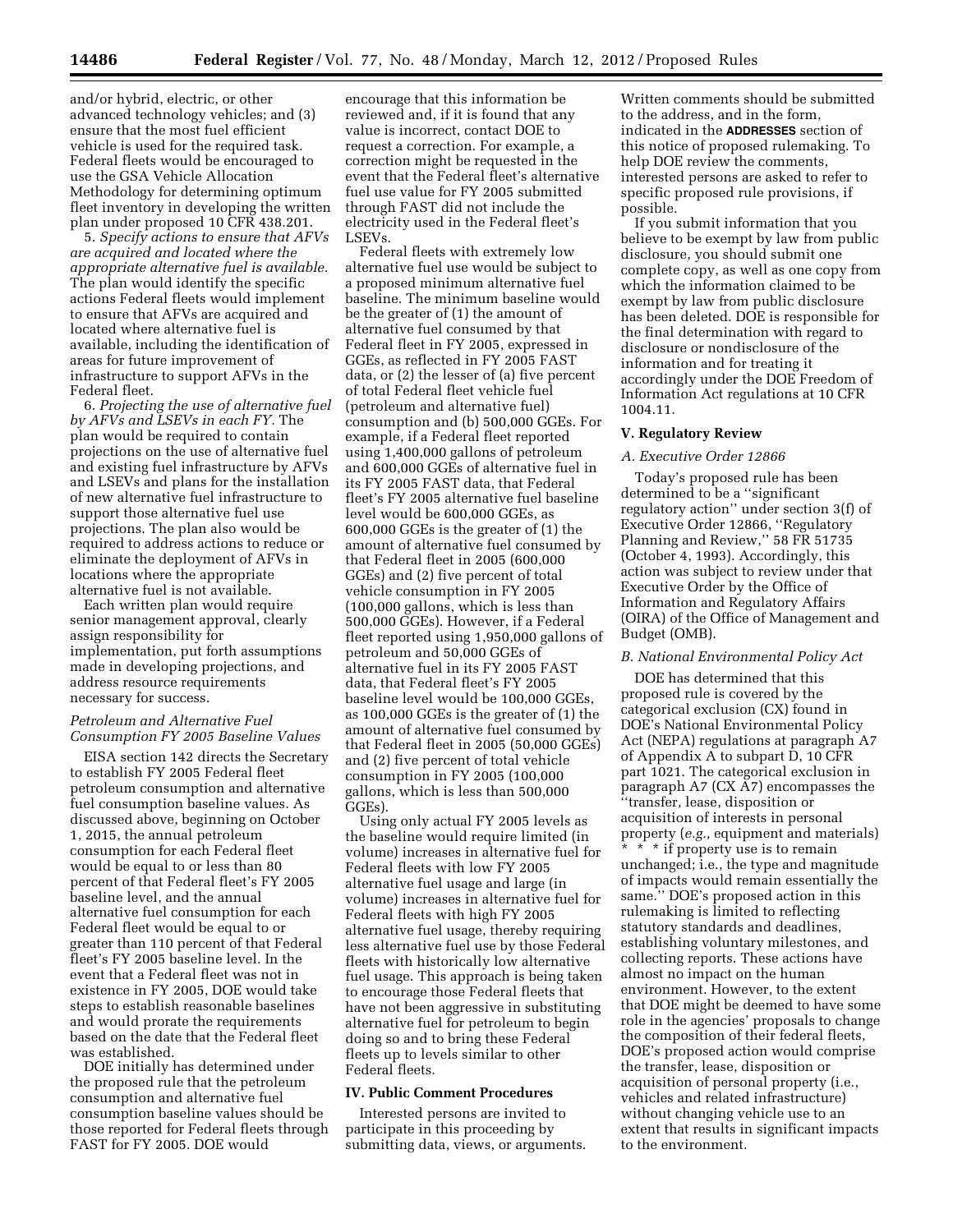DOE has experience with determining that CX A7 encompasses changes to the composition of fleets that are not under DOE's control. For example, DOE determined that a grant to the Texas Railroad Commission for the installation of propane refueling infrastructure and vehicle purchases was categorically excluded from further NEPA review under CX A7. *See [http://](http://cxnepa.energy.gov/docs/002488.PDF) [cxnepa.energy.gov/docs/002488.PDF.](http://cxnepa.energy.gov/docs/002488.PDF)*  DOE made more than twenty additional CX determinations under CX A7 for Clean Cities grants to State and local governments for reducing petroleum consumption associated with their fleets. This past practice supports DOE's determination that the proposed rule is categorically excluded under CX A7.

#### *C. Regulatory Flexibility Act*

The Regulatory Flexibility Act (RFA, 5 U.S.C. 601 *et seq.*) requires preparation of an initial regulatory flexibility analysis for any rule that by law must be proposed for public comment, unless the agency certifies that the rule, if promulgated, will not have a significant economic impact on a substantial number of small entities. As required by Executive Order 13272, ''Proper Consideration of Small Entities in Agency Rulemaking,'' 67 FR 53461 (August 16, 2002), DOE published procedures and policies on February 19, 2003, to ensure that the potential impacts of its rules on small entities are properly considered during the rulemaking process (68 FR 7990). DOE has made its procedures and policies available on the Office of General Counsel's Web site: *[http://](http://www.gc.doe.gov) [www.gc.doe.gov.](http://www.gc.doe.gov)* 

DOE has reviewed today's proposed rule under the provisions of the RFA and the procedures and policies published on February 19, 2003. The proposed rule would apply only to Federal agencies, which are not small entities under the RFA. For this reason, DOE certifies that this proposed rule, if promulgated, would not have a significant economic impact on a substantial number of small entities. Accordingly, DOE has not prepared an initial regulatory flexibility analysis for this rulemaking. DOE's certification and supporting statement of factual basis will be provided to the Chief Counsel for Advocacy of the Small Business Administration pursuant to 5 U.S.C. 605(b).

#### *D. Paperwork Reduction Act*

This rulemaking does not include any information collection requirements subject to the Paperwork Reduction Act of 1995 (44 U.S.C. 3501 *et seq.*).

# *E. Unfunded Mandates Reform Act of 1995*

DOE reviewed this regulatory action under Title II of the Unfunded Mandates Reform Act of 1995 (UMRA, Pub. L. 104–4), which requires each Federal agency to assess the effects of Federal regulatory actions on State, local, and Tribal governments and the private sector. For proposed regulatory actions likely to result in a rule that may cause expenditures by State, local, and Tribal governments, in the aggregate, or by the private sector of \$100 million or more in any one year (adjusted annually for inflation), section 202 of UMRA requires a Federal agency to publish a written statement assessing the resulting costs, benefits and other effects of the rule on the national economy (2 U.S.C. 1532(a) and (b)). Section 204 of UMRA requires a Federal agency to develop an effective process to permit timely input by elected officers of State, local and Tribal governments on a proposed ''significant intergovernmental mandate'' (2 U.S.C. 1534). Section 203 of UMRA requires an agency plan for giving notice and opportunity for timely input to potentially affected small governments that may be affected before establishing any requirements that might significantly or uniquely affect small governments (2 U.S.C. 1533). On March 18, 1997, DOE published a statement of policy on its process for intergovernmental consultation under UMRA (62 FR 12820) (also available at: *<http://www.gc.doe.gov>*). Today's proposed rule, which would apply only to Federal fleets, contains neither an intergovernmental mandate nor a mandate that may result in the expenditure by State, local or Tribal governments in the aggregate, or by the private sector, of \$100 million or more in any year. Accordingly, no assessment or analysis is required under UMRA.

# *F. Treasury and General Government Appropriations Act, 1999*

Section 654 of the Treasury and General Government Appropriations Act, 1999 (Pub. L. 105–277) requires Federal agencies to issue a Family Policymaking Assessment for any proposed rule that may affect family well being. This proposed rule would not have any impact on the autonomy or integrity of the family as an institution. Accordingly, DOE has concluded that it is not necessary to prepare a Family Policymaking Assessment.

#### *G. Executive Order 13132*

Executive Order 13132, ''Federalism,'' 64 FR 43255 (August 4, 1999), imposes

certain requirements on agencies formulating and implementing policies or regulations that preempt State law or that have federalism implications. Agencies are required to examine the constitutional and statutory authority supporting any action that would limit the policymaking discretion of the States and carefully assess the necessity for such actions. DOE has examined this proposed rule and initially has determined that it would not preempt State law and would not have a substantial direct effect on the States, on the relationship between the national government and the States, or on the distribution of power and responsibilities among the various levels of government. Therefore, no further action is required by Executive Order 13132.

#### *H. Executive Order 12988*

With respect to the review of existing regulations and the promulgation of new regulations, section 3(a) of Executive Order 12988, ''Civil Justice Reform,'' 61 FR 4729 (February 7, 1996), imposes on Executive agencies the general duty to adhere to the following requirements: (1) Eliminate drafting errors and ambiguity; (2) write regulations to minimize litigation; and (3) provide a clear legal standard for affected conduct rather than a general standard and promote simplification and burden reduction. With regard to the review required by section 3(a), section 3(b) of Executive Order 12988 specifically requires that Executive agencies make every reasonable effort to ensure that the regulation: (1) Clearly specifies the preemptive effect, if any; (2) clearly specifies any effect on existing Federal law or regulation; (3) provides a clear legal standard for affected conduct while promoting simplification and burden reduction; (4) specifies the retroactive effect, if any; (5) adequately defines key terms; and (6) addresses other important issues affecting clarity and general draftsmanship under any guidelines issued by the Attorney General. Section 3(c) of Executive Order 12988 requires Executive agencies to review regulations in light of the applicable standards in sections 3(a) and 3(b) to determine either that those standards are met or it is unreasonable to meet one or more of them. DOE has completed the required review and determined that, to the extent permitted by law, the proposed rule meets the relevant standards of Executive Order 12988.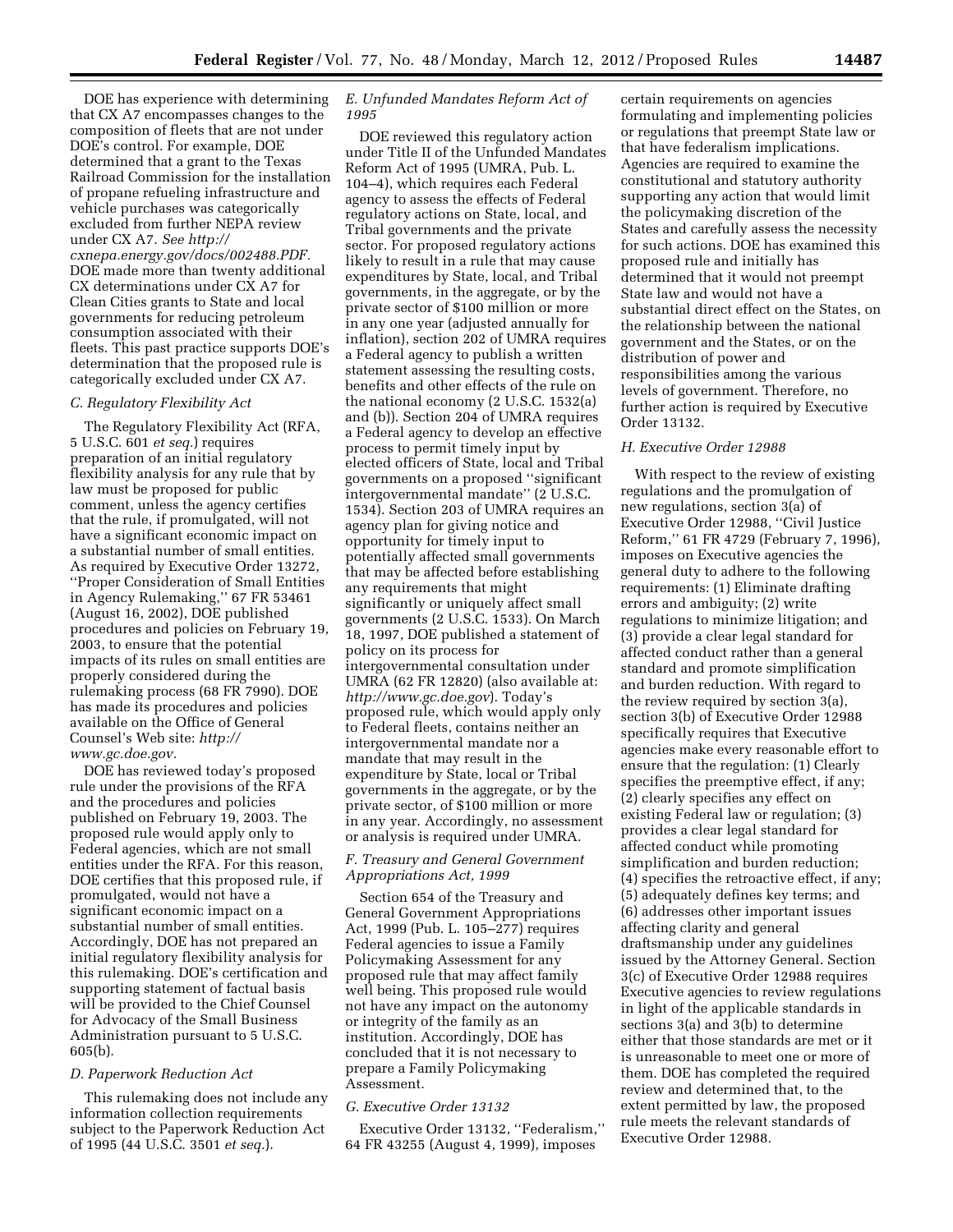# *I. Treasury and General Government Appropriations Act, 2001*

The Treasury and General Government Appropriations Act, 2001 (44 U.S.C. 3516 note), provides for agencies to review most disseminations of information to the public under guidelines established by each agency pursuant to general guidelines issued by OMB. OMB's guidelines were published at 67 FR 8452 (February 22, 2002), and DOE's guidelines were published at 67 FR 62446 (October 7, 2002). DOE has reviewed today's proposed rule under the OMB and DOE guidelines and has concluded that it is consistent with applicable policies in those guidelines.

#### *J. Executive Order 13211*

Executive Order 13211, ''Actions Concerning Regulations That Significantly Affect Energy Supply, Distribution, or Use,'' 66 FR 28355 (May 22, 2001), requires Federal agencies to prepare and submit to OMB a Statement of Energy Effects for any proposed significant energy action. A ''significant energy action'' is defined as any action by an agency that promulgates or is expected to lead to the promulgation of a final rule or regulation, and that: (1) Is a significant regulatory action under Executive Order 12866, or any successor order; and (2) is likely to have a significant adverse effect on the supply, distribution, or use of energy; or (3) is designated by the Administrator of OIRA as a significant energy action. For any proposed significant energy action, the agency must give a detailed statement of any adverse effects on energy supply, distribution, or use should the proposal be implemented, and of reasonable alternatives to the action and their expected benefits on energy supply, distribution, and use.

As discussed in Part V.A above, this proposed rule has been determined to be a ''significant regulatory action'' under Executive Order 12866. Today's action, however, is not likely to have a significant adverse effect on the supply, distribution, or use of energy and, therefore, is not a significant energy action. Nor has this action been designated by OIRA as a significant energy action. Accordingly, DOE has not prepared a Statement of Energy Effects.

## **List of Subjects in 10 CFR Part 438**

Energy, Energy conservation, Fuel, Motor vehicles, Petroleum, and Recordkeeping and reporting requirements.

Issued in Washington, DC, on January 20, 2012.

## **Henry Kelly,**

*Acting Assistant Secretary, Energy Efficiency and Renewable Energy.* 

For the reasons set forth in the preamble, the Department of Energy is proposing to amend title 10 of the Code of Federal Regulations by adding a new Part 438 as set forth below:

## **PART 438—PETROLEUM REDUCTION AND ALTERNATIVE FUEL USE REQUIREMENTS FOR FEDERAL FLEETS**

#### **Subpart A—General Provisions**

Sec.<br>438.1

Purpose and scope. 438.2 Definitions.

#### **Subpart B—Petroleum Reduction and Alternative Fuel Consumption Requirements**

Sec.

438.100 Purpose and scope.

- 438.101 Consumption requirements.<br>438.102 FY 2005 baseline FY 2005 baseline.
- 438.103 Interim milestones.
- 438.104 Annual reporting.

#### **Subpart C—Plans**

Sec.<br>438.200

- 438.200 Purpose and scope.<br>438.201 Written plan
- 438.201 Written plan.<br>438.202 Requisite elen
- 438.202 Requisite elements.
- Revision.

**Authority:** 42 U.S.C. 6374e; 42 U.S.C. 7101 *et seq.* 

#### **Subpart A—General Provisions**

#### **§ 438.1 Purpose and scope.**

(a) The provisions of this part implement section 142 of the Energy Independence and Security Act of 2007 (Pub. L. 110–140).

(b) This part applies to each Federal fleet, as that term is defined in section 438.2(l). Federal motor vehicles not subject to this part because they do not meet the definition of the term ''Federal fleet'' under 438.2(l) are encouraged to comply voluntarily with the requirements of this part.

#### **§ 438.2 Definitions.**

The following definitions apply to this part:

(a) ''*Acquire*'' means to take into possession or control.

(b) ''*Act*'' means the Energy Independence and Security Act of 2007 (Pub. L. 110–140).

(c) ''*Alternative fuel*'' means the same as the definition of ''alternative fuel'' set forth at section 490.2 of this chapter.

(d) ''*Alternative fuel consumption*'' means alternative fuel consumed in all motor vehicles, including light duty, medium duty, and heavy duty motor vehicles, in a Federal fleet. The term

also includes alternative fuel consumed in exempt vehicles and the alternative fuel consumed in low-speed electric vehicles.

(e) ''*Alternative fueled vehicle*'' means a dedicated vehicle or a dual fueled vehicle, and includes a ''new qualified fuel cell motor vehicle'' as defined in 26 U.S.C. 30B(b)(3), a ''new advanced lean burn technology motor vehicle'' as defined in 26  $\check{U}$ .S.C. 30B(c)(3), a "new qualified hybrid motor vehicle'' as defined in 26 U.S.C.  $30B(d)(3)$ , and any other type of vehicle that the Administrator of the Environmental Protection Agency demonstrates to the Secretary would achieve a significant reduction in petroleum consumption.

(f) ''*Dedicated vehicle*'' means—

(1) a motor vehicle that operates solely on alternative fuel; or

(2) a low-speed electric vehicle. (g) ''*DOE*'' means the U.S. Department

of Energy. (h) ''*Dual fueled vehicle*'' means a motor vehicle that meets the criteria for a dual fueled automobile as that term is defined in section 513(h)(1)(C) of the Motor Vehicle Information and Cost Savings Act, 49 U.S.C. 32901(a)(9);

(i) ''*Emergency motor vehicle*'' means any motor vehicle that is used in an emergency capacity at least 75 percent of the time.

(j) ''*Exempt vehicle*'' means—

(1) A motor vehicle used for motor vehicle manufacturer product evaluations or tests;

(2) A law enforcement motor vehicle;

(3) An emergency motor vehicle;

(4) A military tactical vehicle;

(5) A motor vehicle owned and operated by the Central Intelligence Agency;

(6) A motor vehicle that is not licensed for use on roads and highways; or

(7) A Federally-owned motor vehicle that is operated solely by an Indian nation or a State-run Fish and Wildlife service.

(k) ''*FAST*'' means the Federal Automotive Statistical Tool developed by DOE.

(l) ''*Federal fleet*'' means 20 or more Federally-operated motor vehicles operated within the United States or motor vehicles operated within the United States by any contractor or subcontractor to the Federal Government, except that the term does not include—

(1) Exempt vehicles as defined in section 438.2(j);

(2) Motor vehicles owned by a contractor or sub-contractor that qualifies as a small business under 13 CFR part 121;

(3) Motor vehicles owned by a contractor or sub-contractor when the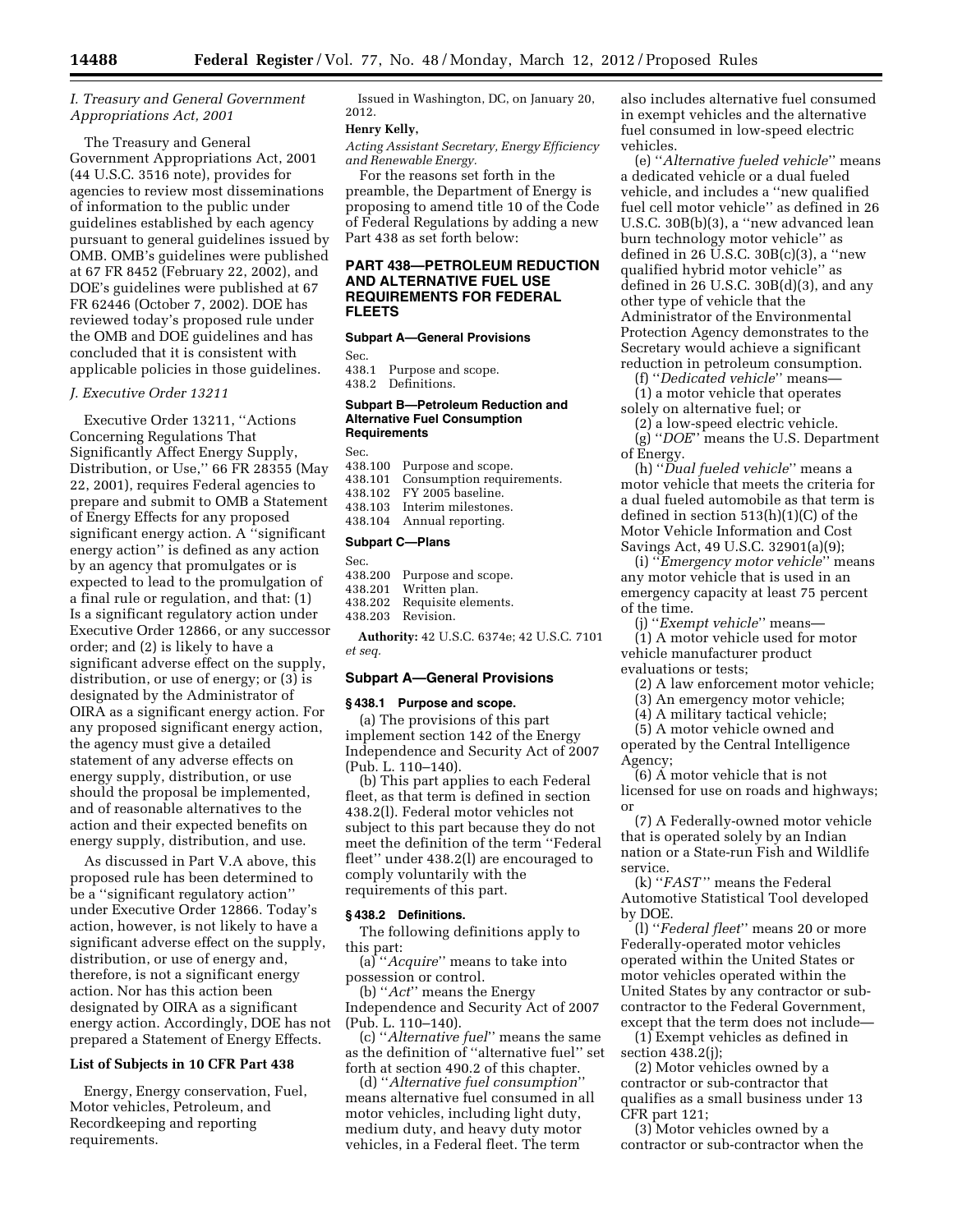relevant contract, including options and renewals, is for a period of less than 12 months; and

(4) Motor vehicles owned by a contractor or sub-contractor when a central purpose of the relevant contract is neither the provision of motor vehicles nor the provision of transportation services for people or materials on site.

(m) ''*Federally-operated*'' means operated by an executive agency as defined in section 105 of title 5, United States Code, excluding the Government Accountability Office, and including the U.S. Postal Service.

(n) ''*Fiscal year*'' means, for a given year, the 12-month period running from October 1 of the prior calendar year through September 30 of the given calendar year. For example, Fiscal Year (FY) 2010 means October 1, 2009, through September 30, 2010.

(o) ''*Heavy duty motor vehicle*'' means a motor vehicle with a gross vehicle weight rating of at least 16,000 pounds before any after-market conversion to alternative fuel operation.

(p) ''*Law enforcement motor vehicle*'' means any motor vehicle that engages in, or is equipped to engage in, protective, high-speed, or law enforcement activities.

(q) ''*Light duty motor vehicle*'' means a light duty truck or light duty vehicle, as such terms are defined under section 216(7) of the Clean Air Act (42 U.S.C. 7550(7)), having a gross vehicle weight rating of 8,500 pounds or less before any after-market conversion to alternative fuel operation.

(r) ''*Low-speed electric vehicle*'' means a 4-wheeled on-road or non-road vehicle that

(1) Has a top attainable speed in 1 mile of more than 20 mph and not more than 25 mph on a paved level surface; and

(2) Is propelled by an electric motor and an on-board, rechargeable energy storage system that is rechargeable using an off-board source of electricity.

(s) ''*Medium duty motor vehicle*'' means a motor vehicle with a gross vehicle weight rating of greater than 8,500 pounds but less than 16,000 pounds before any after-market conversion to alternative fuel operation.

(t) ''*Military tactical vehicle*'' means a motor vehicle designed or modified to military specification and used for the purpose of providing direct transportation support of combat or tactical operations or the protection of nuclear weapons, and which is not used for any other purpose.

(u) ''*Motor vehicle*'' means a selfpropelled vehicle designed for transporting persons or property on a street or highway. The term includes light duty, medium duty, and heavy duty motor vehicles.

(v) ''*Petroleum consumption*'' means petroleum consumed in all Federal fleet motor vehicles, including light duty, medium duty, and heavy duty motor vehicles. The term excludes both petroleum consumed in exempt vehicles and petroleum consumed in low-speed electric vehicles.

(w) ''*Secretary*'' means the Secretary of Energy.

## **Subpart B—Petroleum Reduction and Alternative Fuel Consumption Requirements**

## **§ 438.100 Purpose and scope.**

This subpart sets forth requirements and interim milestones for reductions in Federal fleet petroleum consumption and increases in Federal fleet alternative fuel consumption.

## **§ 438.101 Consumption requirements.**

Not later than October 1, 2015, and for each year thereafter:

(a) The annual petroleum consumption of each Federal fleet must be equal to or less than 80 percent of that Federal fleet's FY 2005 baseline level, as determined in accordance with section 438.102(a); and

(b) The annual alternative fuel consumption of each Federal fleet plus the annual alternative fuel consumption by each low-speed electric vehicle and exempt vehicle must be equal to or greater than 110 percent of the Federal fleet's FY 2005 baseline level, as determined in accordance with section 438.102(b).

In the event that a Federal fleet was not in existence in FY 2005, DOE will prorate the requirements set forth in this section based on the date that the Federal fleet was established.

### **§ 438.102 FY 2005 baseline.**

The applicable FY 2005 baseline under section 438.101 for each Federal fleet is:

(a) With respect to annual petroleum consumption, the amount of petroleum consumed by that Federal fleet in FY 2005 expressed in gasoline gallon equivalents, as reflected in the FAST data submitted to DOE for that Federal fleet for FY 2005; and

(b) With respect to annual alternative fuel consumption, the greater of:

(1) The amount of alternative fuel consumed by that Federal fleet in FY 2005 expressed in gasoline gallon equivalents, as reflected in the FAST data submitted to DOE for that Federal fleet for FY 2005, or

(2) The lesser of:

a. Five percent of the Federal fleet's total vehicle fuel (petroleum plus alternative fuel) consumption in FY 2005, and

b. 500,000 gasoline gallon equivalents.

In the event that a Federal fleet was not in existence in FY 2005, DOE will establish reasonable baselines for that Federal fleet.

#### **§ 438.103 Interim milestones.**

The following non-mandatory interim milestones are to be used by each Federal fleet to assess its annual progress towards meeting the consumption requirements in section 438.101, as calculated from the applicable FY 2005 baseline:

(a) Petroleum consumption

(1) By September 30, 2010—10 percent reduction;

(2) By September 30, 2011—12 percent reduction;

(3) By September 30, 2012—14 percent reduction;

(4) By September 30, 2013—16 percent reduction; and

(5) By September 30, 2014—18 percent reduction.

(b) Alternative fuel consumption

- (1) By September 30, 2010—5 percent increase;
- (2) By September 30, 2011—6 percent increase;

(3) By September 30, 2012—7 percent increase;

(4) By September 30, 2013—8 percent increase; and

(5) By September 30, 2014—9 percent increase.

#### **§ 438.104 Annual reporting.**

Beginning in FY 2010, the status of each Federal fleet must be reported annually in order to measure Federal fleet progress towards meeting the interim milestones set forth in section 438.103 and the consumption requirements set forth in section 438.101. Reports under this section must be submitted to DOE through the FAST system no later than December 15 of each calendar year. Each report must include the petroleum and alternative fuel used in all Federal fleet motor vehicles. Each report also must include the alternative fuel used in exempt vehicles and the alternative fuel used in low-speed electric vehicles.

#### **Subpart C—Plans**

#### **§ 438.200 Purpose and scope.**

This subpart sets forth provisions concerning Federal fleet plans for meeting the petroleum consumption reductions and alternative fuel consumption increases set forth in subpart B.